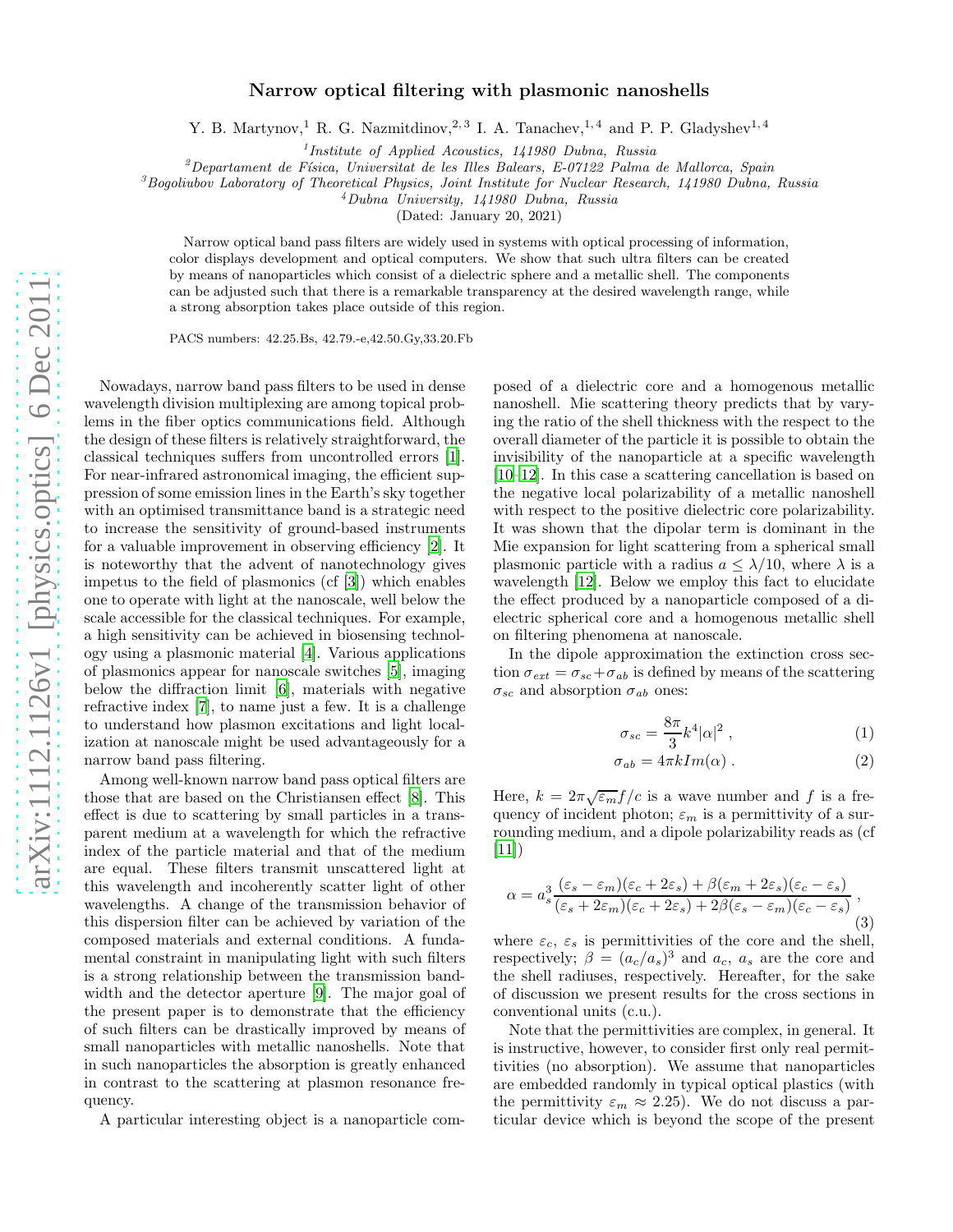

<span id="page-1-2"></span>FIG. 1: (Color online) Shell permittivity as a function of the ratio  $\beta = (a_c/a_s)^3$  for various values of the core permittivity. Different core permittivities are indicated by symbols: squares connected by solid line are used for  $\varepsilon_c = 1$ ; circles connected by dashed line are used for  $\varepsilon_c = 2.25$ ; up triangles connected by dotted line are used for  $\varepsilon_c = 4$ ; down triangles connected by dash-dotted line are used for  $\varepsilon_c = 10$ ; diamonds connected by dash-two dotted line are used for  $\varepsilon_c = 20$ . The permittivity of the surrounding was set to be 2.25. The top panels display shell permittivity for negative (a) and positive (b) solutions of Eq.[\(4\)](#page-1-0), which provide the transparency conditions. The bottom panels (c), (d), display shell permittivity for the solutions of Eq.[\(5\)](#page-1-1), which lead to the plasmon resonance.

paper but rather focus on the filtering effect produced by a small nanoparticle with a metallic nanoshell.

Evidently, if the polarization is zero  $\alpha = 0$ , the scattering cross section of nanoparticle becomes zero as well. It results in the drastic increase of the transparency of a medium composed of such nanoparticles.

The requirement  $\alpha = 0$  defines an analytical dependence of the shell properties on the size and dielectric characteristics of the nanoparticle core as

<span id="page-1-0"></span>
$$
\varepsilon_s^{T(1,2)} = -\frac{\varepsilon_m}{y} \left\{ \left( t - \frac{x}{2} \right) \pm \left[ \left( t - \frac{x}{2} \right)^2 + \frac{y^2}{2} t \right]^{1/2} \right\}, (4)
$$

where we have introduced the notations:  $t = \varepsilon_c/\varepsilon_m$ ,  $x = 2(\beta + 2)/(2\beta + 1), y = 4(1 - \beta)/(2\beta + 1).$  Thus, the orientation of a polarization vector in the dielectric core  $(\varepsilon_c > 0)$  is opposite to a local polarization vector in the nanoshell cover. As a result, a cancellation of the scattering caused by the nanoparticle may occur. The first solution of Eq.[\(4\)](#page-1-0) (being always negative) displays a strong dependence on the ratio  $\beta$  (see Fig[.1\(](#page-1-2)a)). The second solution of  $Eq.(4)$  $Eq.(4)$  is always positive and, thus, another possibility to have a zero polarizability occurs. As follows from Fig[.1\(](#page-1-2)b), the nanoparticle should be invisible at: i) $\varepsilon_m = \varepsilon_c = \varepsilon_s$ ; ii)  $\varepsilon_s > \varepsilon_m > \varepsilon_c$ ; iii) $\varepsilon_c > \varepsilon_m > \varepsilon_s$ . In other words, either the core or the shell acts as a void with the effective "negative" dielectric permittivity. This solution displays a weak dependence on the ratio  $\beta$  (see

 $Fig.1(b)$  $Fig.1(b)$  $Fig.1(b)$ ).

Once the denominator becomes equal to zero, the conditions are realized for the surface plasmons to be excited by incident light (an electromagnetic wave with a wave frequency  $\omega = 2\pi f$ . This process depends on the dielectric constant of the metal's surface, and this effect is exploited in surface plasmon resonance spectroscopy. For nanoparticles with the radius on the order of the plasmon resonance wavelength, the surface plasmon dominates the electromagnetic response of the structure.

In fact, two plasmon frequencies are produced by the inner and outer surfaces of the shell (cf [\[13\]](#page-3-12)). Indeed, these resonances are excited, if the shell permittivity is subject to the condition

<span id="page-1-1"></span>
$$
\varepsilon_s^{P(1,2)} = -\frac{\varepsilon_m}{y} \left\{ (t+x) \pm \left[ (t+x)^2 - y^2 t \right]^{1/2} \right\} .
$$
 (5)

In the Drude approximation (without absorption)  $(\omega_P/\omega)^2 = 1 - \varepsilon_s^P(\omega)$ , where  $\omega_P$  is a plasmon frequency of the bulk metal; and two solutions for the shell permittivity provide two plasmon frequencies. The plasmon frequencies can be varied widely with the variation of the inner to outer shell radius ratio (or the ratio  $\beta$ ) (see Fig[.1\(](#page-1-2)c)). Evidently, the scattering cross section  $(1)$  is greatly enhanced.

The above analysis implies that it is possible to select such a set of parameters which may bring together two essential ingredients, transparency and absorption of the complex nanoparticle, to produce a desired filtering effect. It seems that for a visible and infra-red optical spectra metals with a large negative permittivity  $(Re(\varepsilon_s) \leq -10)$  and a small absorption  $Im(\varepsilon_s)$  (close to zero) would provide the best fit to the above requirement. According to available sources (cf [\[14](#page-3-13)]), silver, gold, copper and, probably, aluminum are possible candidates for metallic nanoshells. Figure [2](#page-2-0) demonstrates that simple formulas  $Eqs.(4),(5)$  $Eqs.(4),(5)$  $Eqs.(4),(5)$  $Eqs.(4),(5)$  provide a reliable evaluation of the maximal and minimal absorption, calculated rigorously with the aid of  $Eqs.(1),(2)$  $Eqs.(1),(2)$  $Eqs.(1),(2)$  $Eqs.(1),(2)$ , and [\(3\)](#page-0-1); when the measured values  $Re(\varepsilon_s)$ ,  $Im(\varepsilon_s)$  are considered [\[14\]](#page-3-13). For example, for a spherical nanoparticle with the gold nanoshell (see Fig[.2\(](#page-2-0)a) and the figure caption for the parameters) the plasmon oscillations, as follows from Eq.[\(5\)](#page-1-1), should occur at  $\varepsilon_s^{(1,2)} = -35, -0.5$ . Taking into account the measured values  $Im(\varepsilon_s)$  [\[14](#page-3-13)] for this calculated  $Re(\varepsilon_s)$  values, we obtain that the first solution predicts the onset of the plasmon resonance at the incident light wavelength  $\lambda \approx 890$  nm, while for the second solution it should occur at  $\lambda \approx 355$  nm. From rigorous results, based on the tabulated values for  $Re(\varepsilon_c)$ ,  $Im(\varepsilon_c)$  for different wavelengths, one observes a strong extinction maximum at the first predicted solution, although there is only the extinction growth for the second solution. The disagreement for the second solution may be explained due to a relatively large absorption  $(Im(\varepsilon_s) = 5.5 \text{ at } \lambda \approx 355 \text{ nm})$  in the bare gold in contrast to the solution at  $\lambda \approx 890$  nm, where  $Im(\varepsilon_s) \approx 0.9$ . As follows from Eq.[\(4\)](#page-1-0), the transparency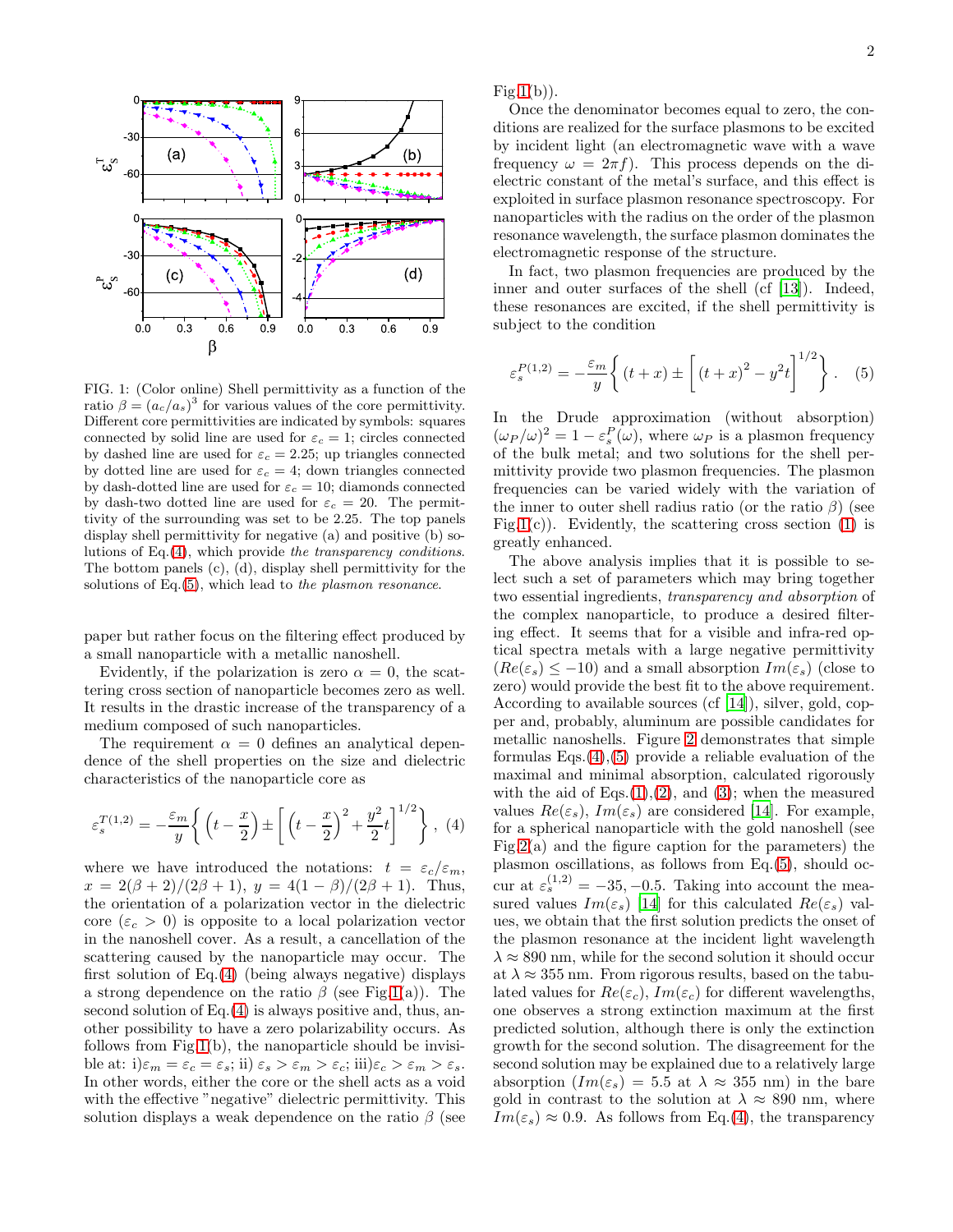

<span id="page-2-0"></span>FIG. 2: (Color online) Extinction (solid line), scattering (dotted line), and absorption (dashed line) spectra as a function of the incident light wavelength for various metallic nanoshells. The surrounding permittivity is  $\varepsilon_m = 2.25$ . The nanoparticle composition : (a) gold,  $\varepsilon_c = 7.5$ ,  $\beta = 0.6$ ,  $a_s = 20$  nm; (b) silver,  $\varepsilon_c = 6.5$ ,  $\beta = 0.12$ ,  $a_s = 10$  nm; (c) cooper,  $\varepsilon_c = 4$ ,  $β = 0.62, a_s = 30$  nm; (d) aluminum,  $ε_c = 8, β = 0.75,$  $a_s = 50$  nm;

for this nanoparticle should occur at  $\varepsilon_s^{(1,2)} = -14, 0.5$ . The first solution corresponds to the incident light wavelength  $\lambda \approx 680$  nm, where there is the extinction minimum (see Fig.  $2(a)$ ), defined by a small absorption, indeed. The permittivity value corresponding to the second solution for the transparency is not observed for the bare gold in all examined frequency range. According to our calculations, such nanoparticles reduce the scattering essentially in the optical window  $500 < \lambda < 800$  (nm), where  $\sigma_{ext} \approx 340$ . The ultra narrow filtering can occur at  $\lambda \simeq 680$  nm, where the extinction cross section goes down to  $\sigma_{ext} \approx 50$ .

For nanoparticles with the silver nanoshell the agreement between the simplified evaluation and rigorous results (see Fig[.2\(](#page-2-0)b); the parameters are given in the figure caption) is even better. The simplified estimations predict the onset of the plasmon resonances at  $\varepsilon_s^{(1,2)} = -8, -1.8$ , which correspond to the wavelength  $\lambda = 490, 355 \text{ (nm)}$ , respectively [\[14\]](#page-3-13). Indeed, the maxima of the extinction occur at these values (see Fig[.2\(](#page-2-0)b)). As follows from Eq.[\(5\)](#page-1-1), the maxima of the transparency are expected at  $\varepsilon_s^{(1,2)} = -3.8, 1.5$ . The first solution  $(Re(\varepsilon_s^{(1)}) = -3.8 \text{ with a small absorption } Im(\varepsilon_s^{(1)}) \approx 0.9$ for a bare silver [\[14\]](#page-3-13)) corresponds to  $\lambda = 380$  nm, where the extinction has a minimum, indeed. From Ref[.14](#page-3-13) it follows that for the second solution  $Re(\varepsilon_s^{(2)}) = 1.5$  there are two wavelengths  $\lambda = 318,280$  (nm). Therefore, the second solution can be associated with with two values  $Im(\varepsilon_s^{(2)}) \approx 0.9, 4$ , respectively [\[14\]](#page-3-13). For the second solution  $Re(\varepsilon_s^{(2)}) = 1.5$  with a smaller absorption there is a minimum of the extinction, while for a larger value



<span id="page-2-1"></span>FIG. 3: (Color online) The wavelength for the maximum and the minimum of the extinction cross section for nanoparticle with the gold nanoshell ( $\varepsilon_c = 6.5$ ) as a function of the ratio  $β$ . (a) At the maximum of the extinction cross section for  $a_c = 20$  nm: the results based on Eq.[\(4\)](#page-1-0) (dash-dotted line); the rigorous results (solid line). (b) At the minimum of the extinction cross section for  $a_c = 20$  nm: the results based on  $Eq.(5)$  $Eq.(5)$  (dash-dotted line); the rigorous results for the extinction (solid line), for the scattering (dotted line), and for the absorption (dashed line) cross sections. (c) Similar to (b) for  $a_c = 60$  nm.

 $Im(\varepsilon_s^{(2)}) \approx 4$  the rigorous results do not display the minimum (see Fig[.2\(](#page-2-0)b)). The simplified evaluation fails for the later case due to a large absorption value  $Im(\varepsilon_s^{(2)})$ . Nanoparticles with the silver nanoshell (for a considered set of parameters) produce a narrow filtering effect at  $\lambda = 327$  nm and  $\lambda = 382$  nm.

According to Eq.[\(5\)](#page-1-1), for nanoparticles with the copper nanoshell the plasmon resonance should be expected at  $\varepsilon_s^{(1,2)} = -27, -0.3$ . Indeed, there is a maximum of the extinction at the wavelength  $\lambda = 820$  nm  $(Re(\varepsilon_s^{(1)}) = -27,$  $Im(\varepsilon_s^{(1)}) = 2.7$  for the bare copper [\[14](#page-3-13)]) (see Fig[.2\(](#page-2-0)c) and the corresponding set of the parameters). There are no available data  $(Re(\varepsilon_s^{(2)}), Im(\varepsilon_s^{(2)}))$  for the second simplified solution. The transparency should be expected at  $\varepsilon_s^{(1,2)} = -5, 0.5$ . The first solution corresponds to  $\lambda = 480 \text{ nm} \left( Re(\varepsilon_s^{(1)}) = -5, Im(\varepsilon_s^{(1)}) = 5.8 \right).$  The numerical results display the minimum for the extinction at  $\lambda = 620 \text{ nm}$ . The violation of the condition  $|Re(\varepsilon_s^{(1)})\rangle \gg Im(\varepsilon_s^{(1)})$  in the simplified evaluation explains the disagreement with the rigorous results. The second solution for the permittivity for the transparency is not observed for the bare copper in all examined frequency range. Thus, nanoparticles with the copper nanoshell (for a considered set of parameters) produce a narrow filtering effect at  $\lambda = 620$  nm.

For nanoparticles with the aluminum nanoshell the large absorption is expected from Eq.[\(5\)](#page-1-1) at  $\varepsilon_s^{(1,2)}$  =  $-64.5, -0.3$  (see Fig[.2\(](#page-2-0)d) and the corresponding set of parameters). There are two wavelengths  $\lambda = 690, 890$